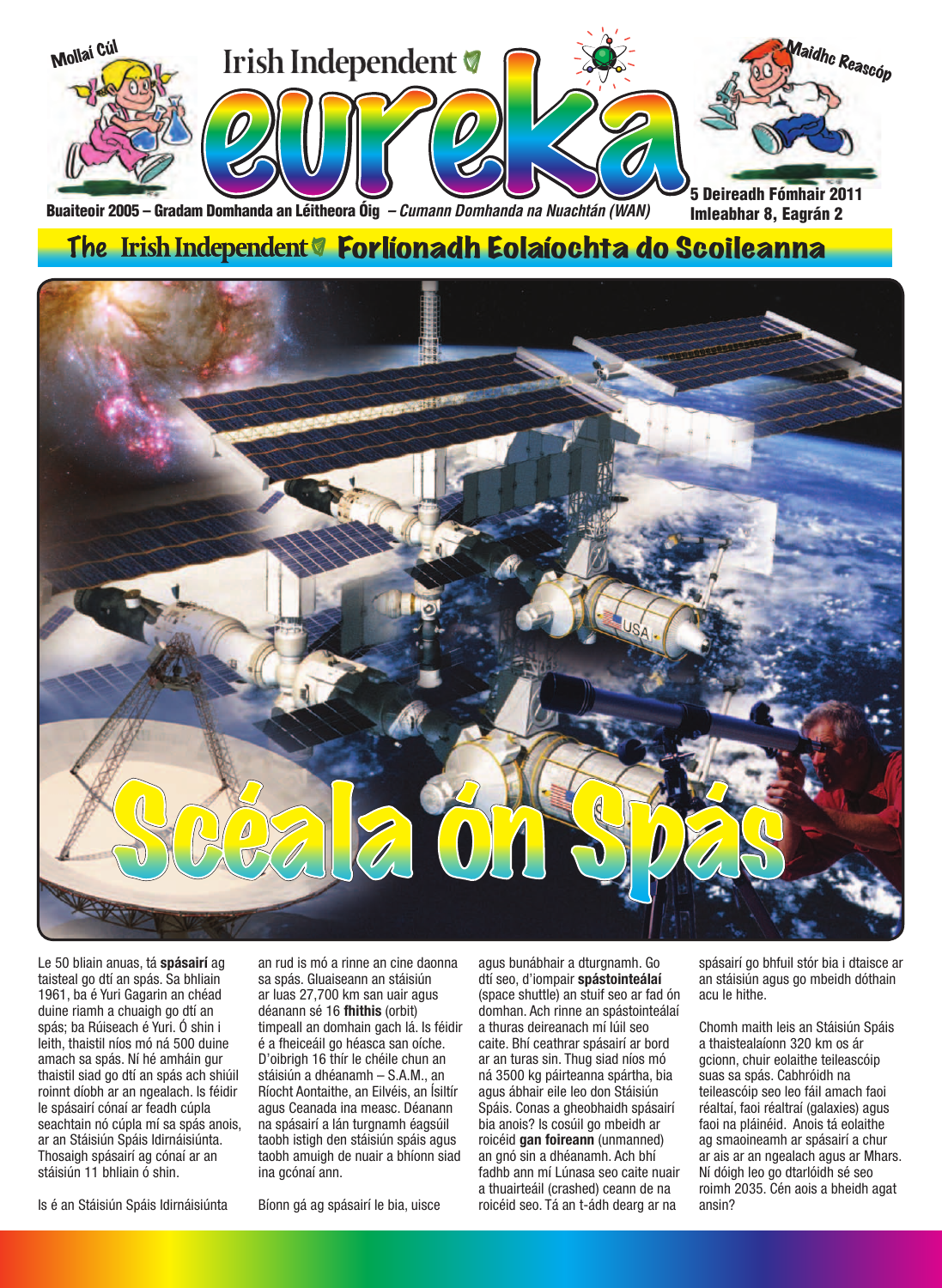

Ar an gcéad leathanach léigh tú faoi eitilt dheireanach an spástointeálaí. Tá trí chuid i spástointeálaí - umar breosla, roicéid, agus fithiseoir (orbiter) ina raibh na spásairí ina gcónaí. Is é an fithiseoir an chuid den spástointeálaí a d'fhill ar an domhan tar éis an turais chuig an Stáisiún Spáis leis na rudaí a bhí uathu. Níl innill dá chuid féin ag fithiseoir. Feidhmíonn (works) fithiseoir mar a fheidhmíonn faoileoir (glider). Nuair a bhí an fithiseoir ag tuirlingt ón spéir, bhí sé ag taisteal ar luas 346 km san uair. Bhí air moilliú go tapa agus d'úsáid sé coscáin chun é seo a dhéanamh. D'úsáid sé paraisiút freisin. Sa ghníomhaíocht seo, feicfidh tú an bealach ar bhain an paraisiút moill as an bhfithiseoir.



### Anuas chun talún

#### **Bunábhair:**

- Páipéar m.sh. páipéar nuachta nó páipéar síoda
- Rialóir agus slat mhéadair
- Sreangán (string) nó snáithe
- **Siosúr**
- Seilitéip chun an sreangán a ghreamú ar na paraisiúit Bréagáin bheaga m.sh. deilbhíní



(figures) Lego nó píosaí marla Áit ard ónar féidir leat ligean do na deilbhíní titim

#### **Treoracha:**

- 1. Gearr cearnóg as an bpáipéar. Bíodh an chearnóg 20 cm cearnach ar a laghad.
- 2. Greamaigh nó ceangail an sreangán nó an snáithe le cúinní an pháipéir.
- 3. Ceangail ceann de na deilbhíní leis na sreangáin. Ba cheart go mbeadh an deilbhín eile ar an méid céanna. Cén tábhacht atá leis seo?
- 4. Má ligeann tú don dá dheilbhín titim ó áit ard ag an am céanna, an sroichfidh siad an talamh ag an am céanna? **Tuar.**
- 5. Bain triail as. An raibh an ceart agat? Cad a d'fhoghlaim tú?
- 6. Smaoinigh ar gach rud a d'fhoghlaim tú. An gceapann tú go gcabhróidh an paraisiút moill a baint as an bhfithiseoir?

### **Cén fáth a dtarlaíonn sé seo?**

De réir mar atá paraisiút ag titim, tá sé ag ceapadh (trapping) an aeir sa chuid atá cosúil le scáth báistí. Tá an t-aer ag brú suas faoin bparaisiút agus sin an rud atá ag brú an pharaisiúit in airde. Níl an brú láidir go leor chun titim an pharaisiúit a stopadh ach tá sé láidir go leor chun moill a bhaint as an titim.

#### **Dúshlán breise:**

Déan triail chun fáil amach an ndéanfaidh méid an pharaisiúit aon difríocht.

#### **Smaoinigh air seo:**

Is minic a bhíonn cúpla poll beag i bparaisiúit an lae inniu. Cuir poll beag i lár an pharaisiúit a rinne tú agus féach an ndéanfaidh sé difríocht don bhealach ina dtitfidh an paraisiút.

### Maireachtáil sa spás



Tá spásairí ag déanamh iarrachta plandaí a fhás ar an Stáisiún Spáis. Tá tábhacht le plandaí mar, de réir mar a fhásann siad, déanann siad **ocsaigin** (oxygen). Úsáideann tú ocsaigin agus tú ag análú. An sórt ocsaigine a theastaíonn uait níl sí ar fail sa spás; dá siúlfá amach as spásárthach m.sh. an Stáisiún Spáis nó dá seasfá ar phláinéad Mhars, thitfeá gan aithne gan urlabhra (unconscious) go tapa agus gheofá bás. Má táimid chun maireachtáil sa spás, beidh orainn bheith in ann a lán plandaí a fhás chun ocsaigin a sholáthar (provide) dúinn. Tá tábhacht eile le plandaí freisin – ithimid iad. Má tá daoine le maireachtáil sa spás, caithfidh siad bheith ábalta a gcuid bia féin a fhás. Tá sé ródhaor bheith ag tabhairt bia ón domhan seo. Ta turgnaimh éagsúla ar siúl ag na spásairí atá ar bord an Stáisiúin Spáis. Tá ceann de na turgnaimh seo ag scrúdú conas a fhásfaidh plandaí nuair nach bhfuil mórán **domhantarraingthe** (gravity) ann. Tá toradh suimiúil ar an ngníomhaíocht a bhaineann le piseanna ar an gcéad leathanach eile.

## Féach isteach sa spás



Ní bheadh mórán eolais ag eolaithe ar an spás dá mba rud é nach raibh teileascóip acu. Níos mó ná 400 bliain ó shin bhí Galileo ar dhuine de na chéad eolaithe a d'úsáid teileascóp chun féachaint ar Iúpatar. Tháinig a lán athruithe ar theileascóip ó shin. Tá Teileascóp Spáis Hubble beagnach chomh mór le bus scoile. Is féidir leis féachaint ar rudaí atá 15 billiún **solasbhliain** ar shiúl! Tá Teileascóp Hubble ag rothlú (whirling) thart ar an domhan ar luas atá níos airde ná 8 km sa soicind.

Tá eolaithe ag súil le teileascóp eile a dhéanamh a bheidh chomh mór le cúirt leadóige. Cabhróidh sé linn tuiscint a fháil ar an mbealach ina ndéantar réaltaí agus pláinéid. Nuair a bheidh an teileascóp seo sa spás, is féidir le heolaithe rudaí a fheiceáil níos soiléire mar nach mbeidh aon **atmaisféar** sa bhealach orthu. Tá breis eolais ar theileascóip ar an gcéad leathanach eile.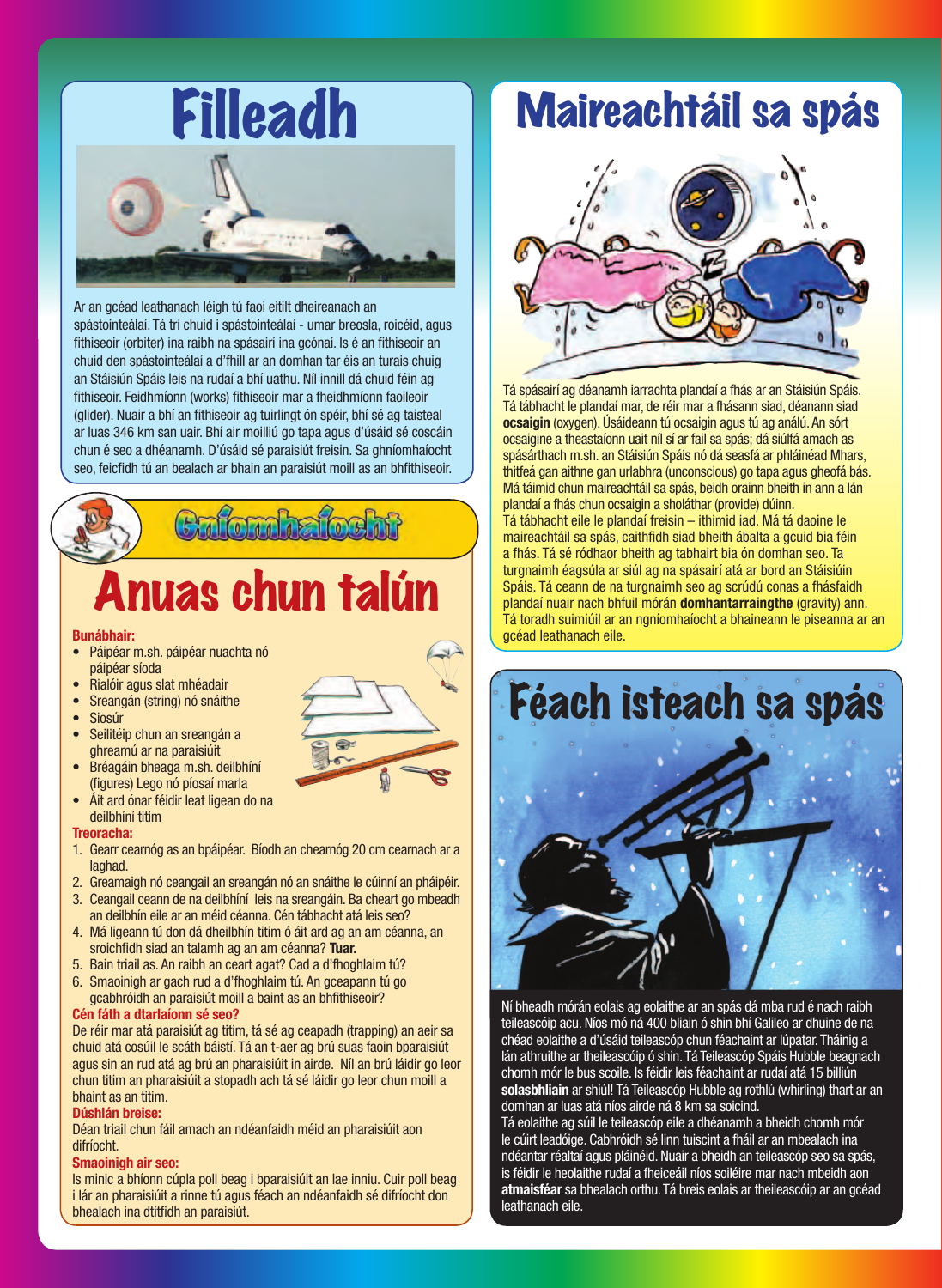

### Piseanna péacacha





Tá an phis ar cheann de na plandaí atá á scrúdú ar an Stáisiún Spáis. Faigh amach faoin tionchar atá ag domhantarraingt ar phlandaí pise anseo ar an domhan.

### **Bunábhair:**

- • Piseanna móra (marrowfat) nó pónairí leathana
- Próca nó fochupán<br>• Llisce
- Uisce<br>• Tuáille
- Tuáille cistine
- • Scannán cumhdaithe (clingfilm)

**Treoracha:**

- 1. Maothaigh (soak) na piseanna / pónairí in uisce. Fág san uisce iad ar feadh lae nó dhó.
- 2. Nuair a bheidh na fréamhacha le feiceáil, cuir beagáinín den tuáille cistine sa phróca. Cuir roinnt uisce ar an tuáille sa chaoi go mbeidh sé fliuch.
- 3. Cuir cúpla síol ar an bpáipéar. Bíodh na fréamhacha ag pointeáil suas .i. bíodh siad bunoscionn. Cuir roinnt síolta eile ar an bpáipéar freisin – bíodh na fréamhacha amach ar an gcliathán (sideways) nó ag pointeáil síos.
- 4. Cuir scannán cumhdaithe ar gach rud.
- 5. Cén fáth ar maith an smaoineamh é cúpla síol a úsáid seachas ceann amháin a úsáid?
- 6. **Breathnaigh** ar cad a tharlaíonn do na fréamhacha agus do na péacáin (shoots) de réir mar a fhásfaidh siad ar feadh coicíse nó mar sin, agus **taifead** é.

### **Le plé:**

Seans go bhfaca tú gur tharraing domhantarraingt an fhréamh anuas i ndiaidh cúpla lá, ba chuma cén treo inar thosaigh an fhréamh. Nuair a thiocfaidh na péacáin ar an síol, fásfaidh siad suas, sa treo eile ón domhantarraingt. Is sláintiúil iad na plandaí atá againn ar an domhan seo agus iad á dhéanamh seo. Ach níl mórán domhantarraingthe sa spás. Labhair le do mhúinteoir faoi cad a tharlódh do na plandaí pise sa spás. An mbeadh sé deacair, dar leat, plandaí a fhás sa spás?

# Arbh eol duit?

Cúpla seachtain ó shin, tháinig eolaithe ar 6. An Bheilgeachtain ó shine ar 6. An Bheilgeachtain ó shin, tháinig eolaithe ar 6. An Bheilgeachtain ó shine ar 6. An Bheilgeachtain ó shine ar 6. An Bheilgeachtain ó shine ar 6 phláinéad atá déanta as diamaint. Tá trastomhas 60,000 km ag an bpláinéad. An bhfuil a fhios agat cé mhéad fáinne diamaint a dhéanfá as sin! Ach níl an pláinéad seo sa ghrianchóras s'againne. Ta sé thart ar 4,000 **solasbhliain** ar shiúl (away). Cad is 'solasbhliain' ann? Sin an t-achar a ghluaiseann solas in aon bhliain amháin – thart ar 9.4 milliún milliún ciliméadar. Cé mhéad ciliméadar é an pláinéad diamaint ón domhan seo?



Déan do theileascóp féin

Bhí dhá fheadán (tube) i dteileascóp simplí Ghalileo. Bhí **lionsa** (lens) ag bun an teileascóip agus ag a bharr. Tá a fhios againn gurbh é Galileo an chéad duine a chonaic roinnt de na gealacha ag dul thart ar Iúpatar. Sa chéad ghníomhaíocht eile, beidh seans agat rudaí a fheiceáil mar a chonaic Galileo iad.

### **Bunábhair:**

- 2 ghloine formhéadúcháin
- 2 fheadán (roghnach)

### **Treoracha:**

- 1. Dún súil amháin. Cuir gloine formhéadúcháin amháin gar don tsúil eile ach gan í a bheith i dteagmháil leis an tsúil.
- 2. Tríd an lionsa, féach ar rud éigin i bhfad uait, m.sh. crann. Beidh an rud doiléir.
- 3. Cuir an dara lionsa os comhair an chéad lionsa. Go mall, bog an dara lionsa amach uait go dtí gur soiléire a fheicfidh tú an rud atá i bhfad uait.
- 4. An bhfuil an rud bun os cionn nó an bhfuil sé mar ba chóir dó a bheith?

### **Pléigh**

Ní raibh i dteileascóp Ghalileo ach feadán agus dhá lionsa, mar a d'úsáid tusa sa ghníomhaíocht. Nuair a d'fhéach sé trína theileascóp, chonaic sé rudaí bun os cionn. Ní fadhb mhór í seo má tá tú ag féachaint ar réalta, mar go hiondúil bíonn an chuma chéanna ar réalta má tá sí bun os cionn nó má tá sí mar ba chóir di a bheith. Ach bíonn cuma an-difriúil ar an ngealach nó ar an gcrann ar fhéach tú air agus iad bunoscionn.



Cafomhafocht